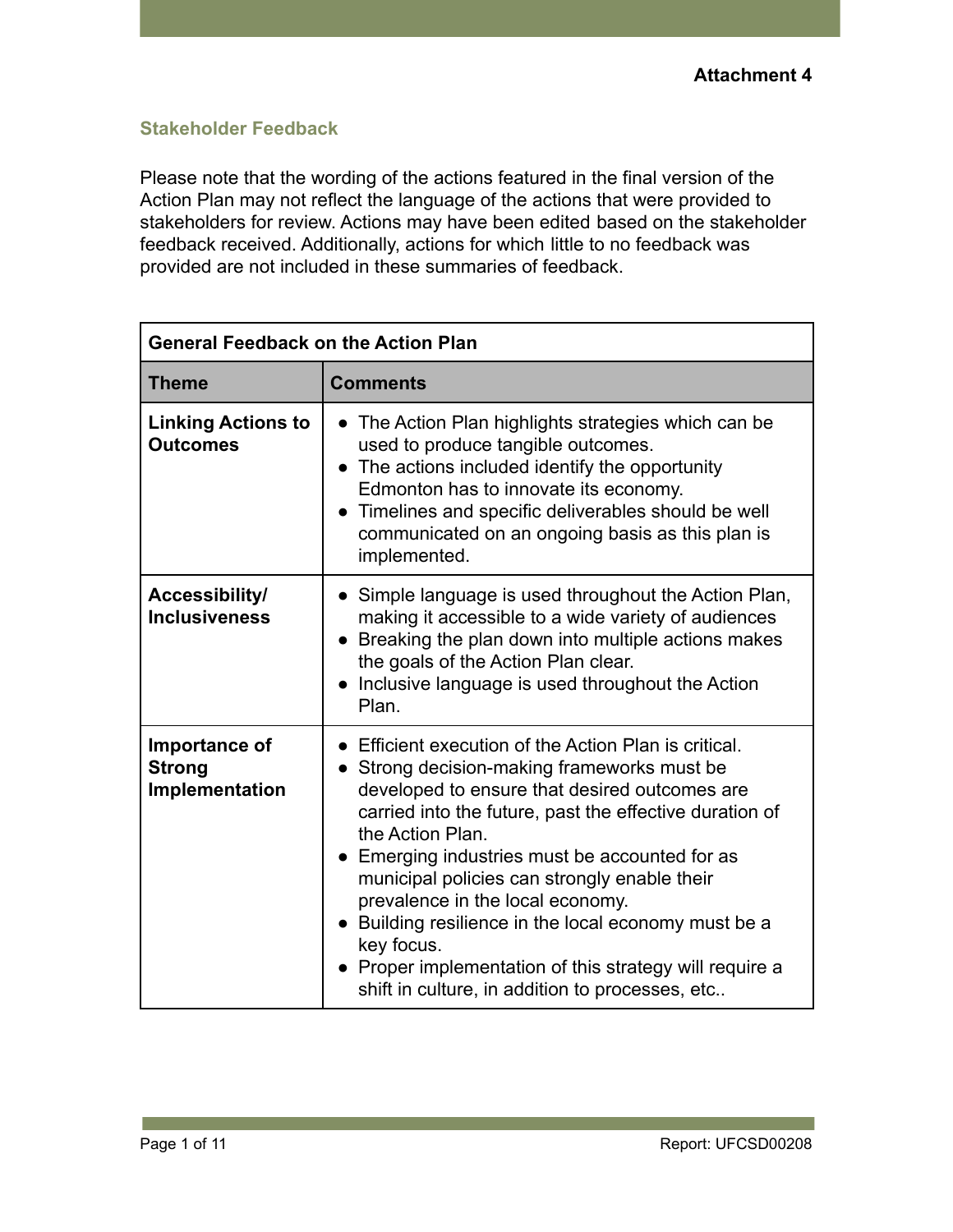*ACTION 1: Align relevant economic development activities, reporting metrics, funding agreements, and grants to ensure we're working together as effectively as possible*

| <b>Theme</b>                                                                                                 | <b>Comments</b>                                                                                                                                                                                                                                          |
|--------------------------------------------------------------------------------------------------------------|----------------------------------------------------------------------------------------------------------------------------------------------------------------------------------------------------------------------------------------------------------|
| <b>Current Building</b><br><b>Grant Programs</b>                                                             | • The grant programs targeted to the Business<br>Improvement Area have been developed and<br>managed well to this point.<br>• Incentives to high return developments, and other<br>mechanisms which attract business in general, must<br>be established. |
| <b>Improved</b><br><b>Coordination and</b><br><b>Communication</b><br><b>Surrounding</b><br><b>Reporting</b> | • Reports on Economic Development should be<br>brought to Council/Committee on the same day to<br>ensure proper coordination.<br>• Effective communication with stakeholders<br>surrounding the timing of reports is crucial.                            |

| <b>ACTION 2: Leverage projects designed to improve Edmonton's regulatory</b><br>processes and reduce red tape so that we are agile |                                                                                                                                                                                                                                           |
|------------------------------------------------------------------------------------------------------------------------------------|-------------------------------------------------------------------------------------------------------------------------------------------------------------------------------------------------------------------------------------------|
| <b>Theme</b>                                                                                                                       | <b>Comments</b>                                                                                                                                                                                                                           |
| <b>Streamlining</b><br><b>Timelines</b><br><b>Surrounding</b><br><b>Development</b>                                                | • Reducing red tape in the permitting process better<br>positions Edmonton as a hub for<br>investment-readiness.<br>• A focus on the user experience should be better<br>emphasized in the production of development-related<br>policies. |
| <b>Improving Access</b><br>for Marginalized<br><b>Groups</b>                                                                       | • Newcomers, including international students, often<br>face barriers in regulatory processes. These need to<br>be addressed in order to promote Edmonton as a<br>business hub for these groups.<br>• Must define 'access'                |

|              | <b>ACTION 3: Support building capacity and access to resources for</b><br>entrepreneurs from marginalized communities, such as racialized<br>entrepreneurs, and newcomers |  |
|--------------|---------------------------------------------------------------------------------------------------------------------------------------------------------------------------|--|
| <b>Theme</b> | <b>Comments</b>                                                                                                                                                           |  |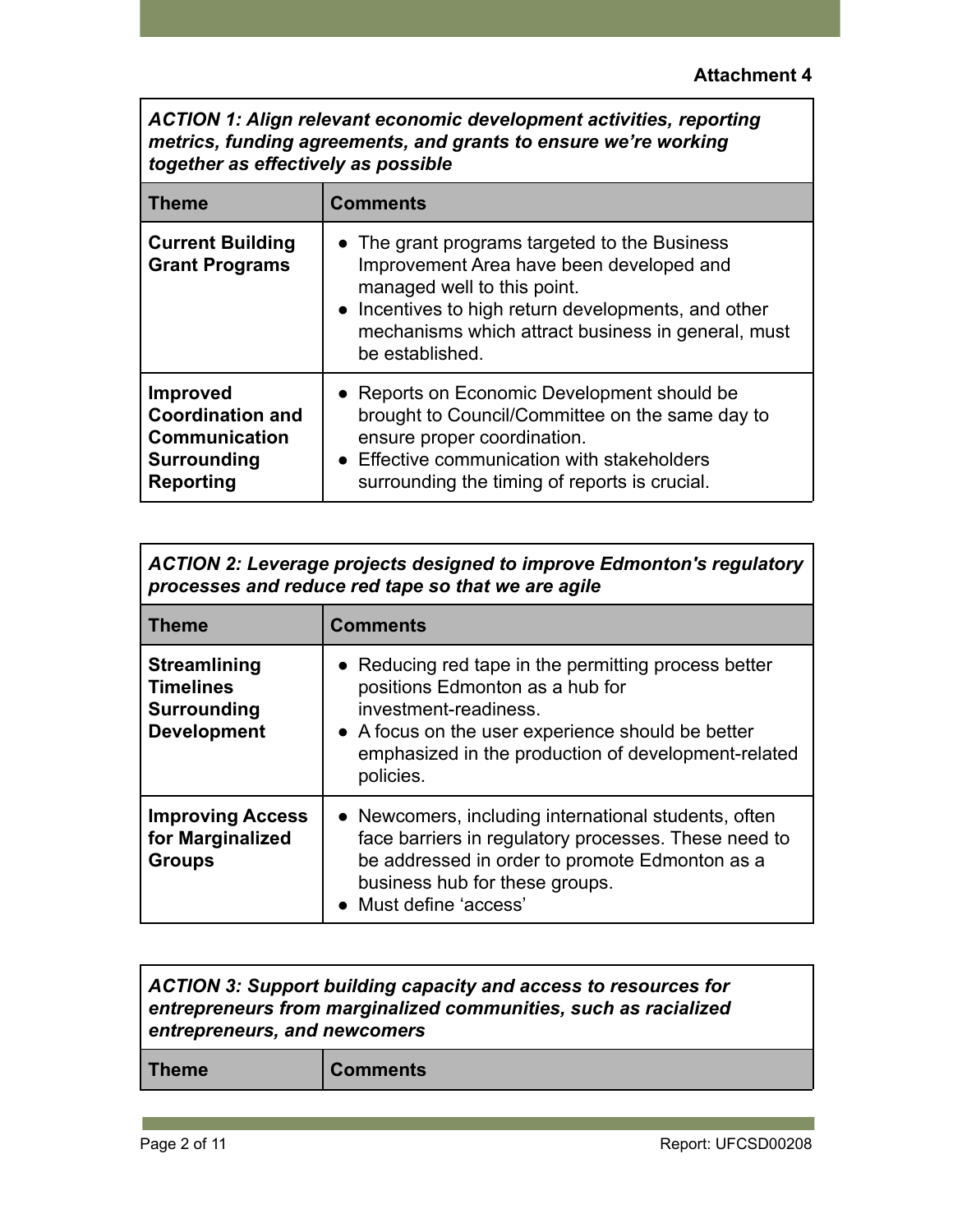| <b>Solutions</b><br><b>Required for Gaps</b><br>in Data                                              | More data needs to be collected and analyzed in order to<br>understand the challenges faced by marginalized<br>members of the business community.<br>Partnerships should be leveraged in order to build a strong<br>foundation of data surrounding inclusivity.<br>Building robust data sources helps inform just how much<br>change can be affected.                                                                                                                                                                                                                                                                                                                                                                                                                                                                                                                                                                            |
|------------------------------------------------------------------------------------------------------|----------------------------------------------------------------------------------------------------------------------------------------------------------------------------------------------------------------------------------------------------------------------------------------------------------------------------------------------------------------------------------------------------------------------------------------------------------------------------------------------------------------------------------------------------------------------------------------------------------------------------------------------------------------------------------------------------------------------------------------------------------------------------------------------------------------------------------------------------------------------------------------------------------------------------------|
| <b>Equitable Access</b><br>and Inclusivity                                                           | The importance of understanding the specific needs of<br>each marginalized community cannot be understated. This<br>includes understanding which and how communities are<br>over-represented or under-represented in a given industry.<br>The City must continue to work with partners in the<br>business community to help them understand how fair<br>access to programs and services can be achieved. This<br>applies to adjusting the City's own offerings and<br>influencing those of other organizations where possible.<br>Members of marginalized communities need to have<br>improved opportunities to connect into the supply chain.<br>Explicit inclusion of black entrepreneurs should be<br>considered as many strategies such as this group them in<br>with other marginalized groups, leading to their specific<br>needs being left unaddressed.<br>Newcomers need to be able to earn credentials more<br>easily. |
| <b>Establishing</b><br><b>Frameworks That</b><br><b>Are Carried Into</b><br><b>Future Strategies</b> | This action is a good start, but there needs to be a "next"<br>level". A focus on how to keep strengthening and building<br>out decision making frameworks past the effective life of<br>the Action plan must be maintained.                                                                                                                                                                                                                                                                                                                                                                                                                                                                                                                                                                                                                                                                                                     |
| <b>Partnership</b><br><b>Opportunities</b>                                                           | Post-secondary institutions can be leveraged to provide<br>education programs on inclusivity to those working in the<br>economic development space. It would be prudent to lean<br>on these institutions, rather than hiring consultants, due to<br>their existing infrastructure.<br>Partnerships with entities that do not have an economic<br>development mandate (ie. social profit, human services,<br>etc.) may also be beneficial.                                                                                                                                                                                                                                                                                                                                                                                                                                                                                        |

| ACTION 4: Prioritize local and equitable procurement through a local<br>procurement policy |                 |
|--------------------------------------------------------------------------------------------|-----------------|
| <b>Theme</b>                                                                               | <b>Comments</b> |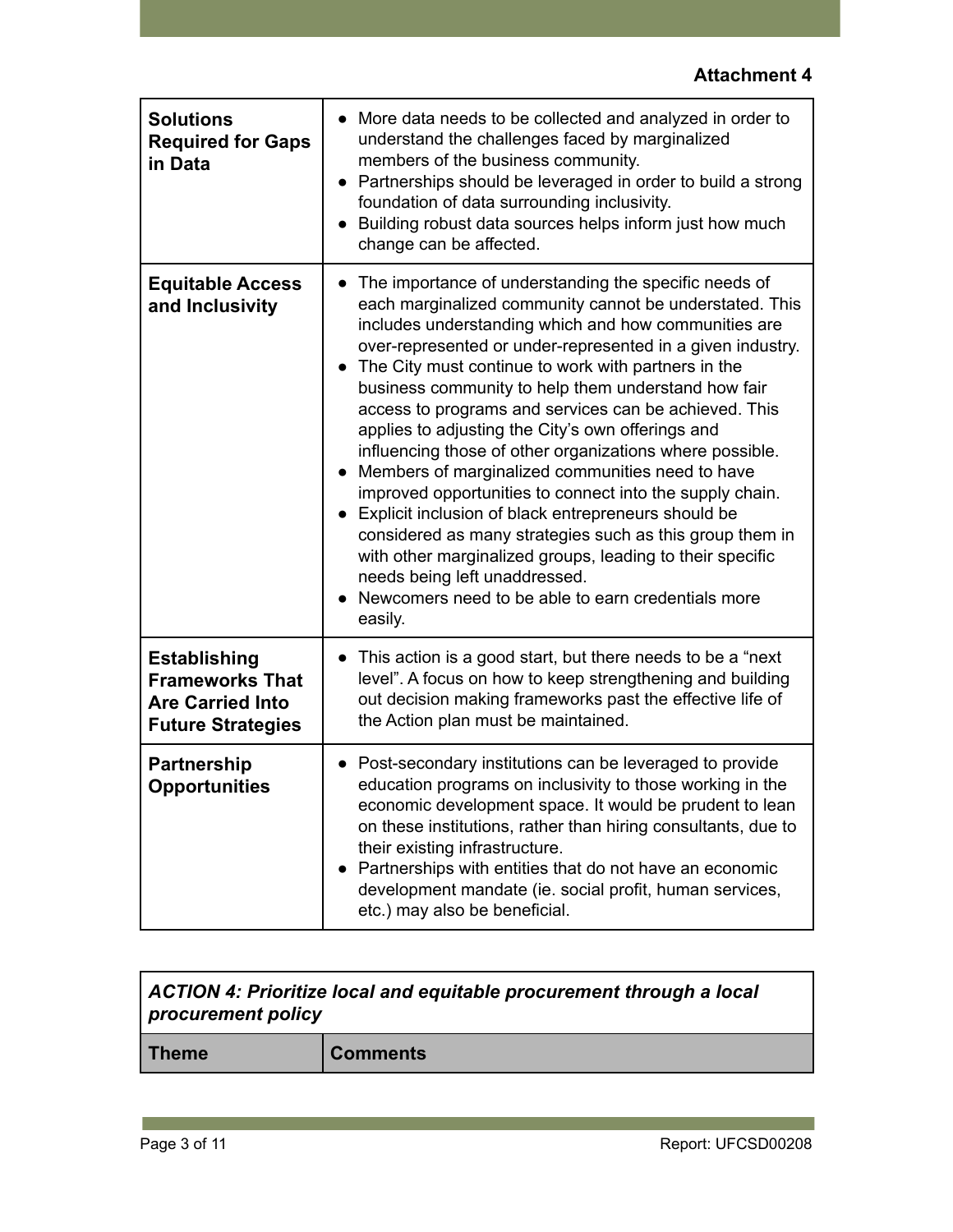| <b>Limitations on</b><br><b>Prioritizing Local</b><br><b>Procurement</b> | • It is prudent to be aware of limitations from<br>overarching national and international trade<br>agreements when making policies that incentivize<br>preference towards local procurement.                                                                                                                            |
|--------------------------------------------------------------------------|-------------------------------------------------------------------------------------------------------------------------------------------------------------------------------------------------------------------------------------------------------------------------------------------------------------------------|
| <b>Equitable</b><br><b>Procurement</b>                                   | • Indigenous businesses and entrepreneurs must be<br>given a fair opportunity to connect with procurement<br>opportunities.<br>• Better explanations of how to work with the City, and<br>what the City does in house as compared to what it<br>contracts out, are needed in order to reduce barriers<br>to businesses. |
| <b>Procurement as a</b><br><b>Non-Monetary</b><br><b>Incentive</b>       | • The use of procurement policy tools as non-monetary<br>incentives should be explored.                                                                                                                                                                                                                                 |

| <b>ACTION 5: Support projects aimed to strengthen or eliminate gaps within</b><br>existing local supply chain networks |                                                                                                                                                                                                                                                                                           |
|------------------------------------------------------------------------------------------------------------------------|-------------------------------------------------------------------------------------------------------------------------------------------------------------------------------------------------------------------------------------------------------------------------------------------|
| Theme                                                                                                                  | <b>Comments</b>                                                                                                                                                                                                                                                                           |
| <b>Misconceptions</b><br>on Import<br><b>Activities</b>                                                                | Notions that import activity/supply chains do not<br>"support local" are not entirely true. This must be<br>accounted for when establishing policies/programs<br>that strengthen local supply chains.                                                                                     |
| <b>Procurement</b><br><b>Opportunities</b>                                                                             | • Newcomers, including international students, and<br>other marginalized groups often face barriers in<br>regulatory processes.<br>• Targets, similar to those featured in the Federal<br>government's indigenous procurement strategy,<br>should be considered when developing policies. |
| <b>Tools to</b><br><b>Strengthen the</b><br><b>Local Supply</b><br>Chain                                               | • Partnerships with the private sector could be explored<br>to develop tools such as local goods and services<br>directories.                                                                                                                                                             |

## *ACTION 6: Leverage Edmonton's digital infrastructure, including Open Data, fibre optic network and the innovation corridor, to link research, educational and technology organizations*

Г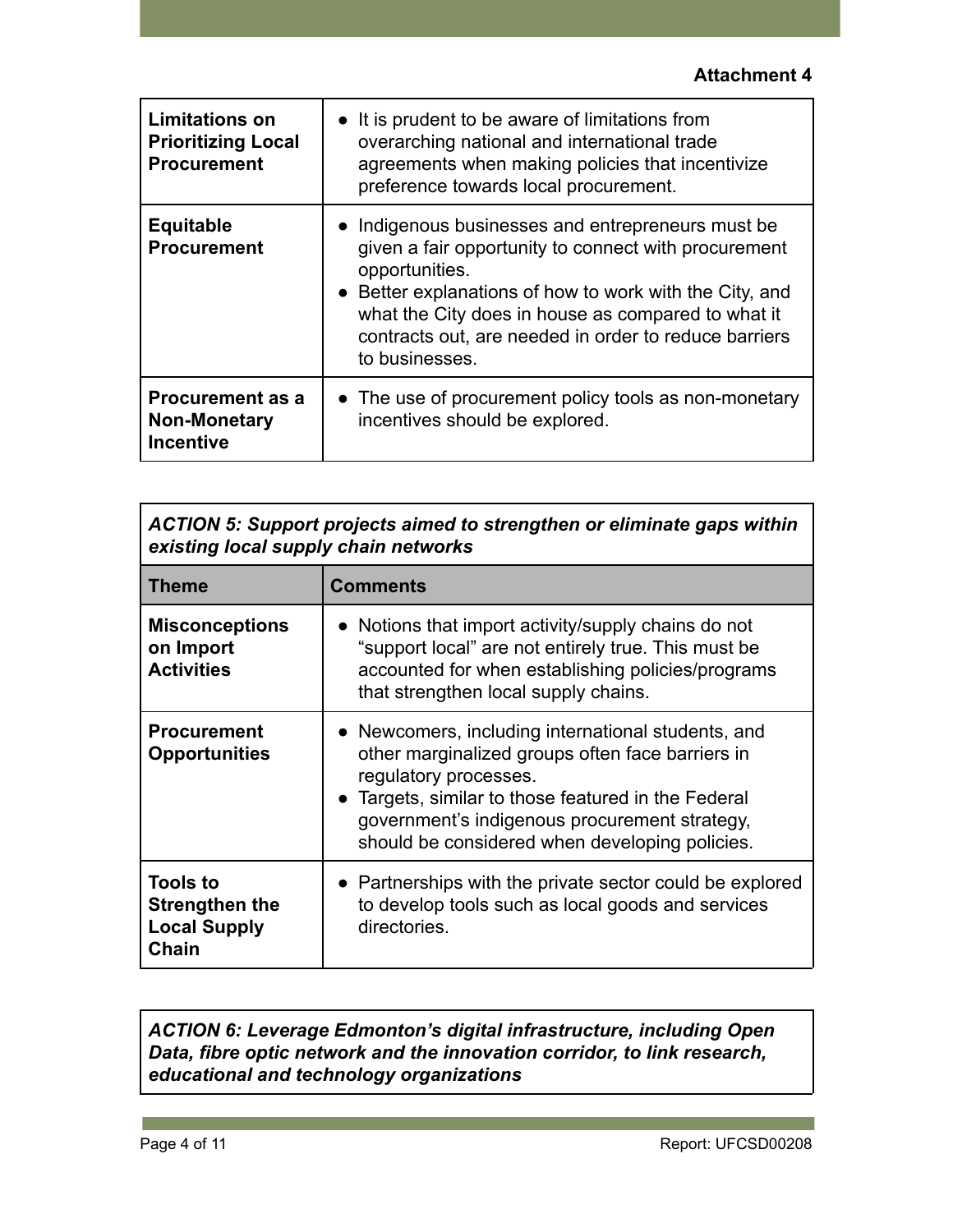| <b>Theme</b>                                                                                 | <b>Comments</b>                                                                                                                                                                                                                                                                                                                                                                                                                                                                                                                                                                                  |
|----------------------------------------------------------------------------------------------|--------------------------------------------------------------------------------------------------------------------------------------------------------------------------------------------------------------------------------------------------------------------------------------------------------------------------------------------------------------------------------------------------------------------------------------------------------------------------------------------------------------------------------------------------------------------------------------------------|
| <b>Increased Data</b><br><b>Accessibility for</b><br><b>Marginalized</b><br><b>Groups</b>    | Capacity building initiatives should be undertaken to<br>$\bullet$<br>increase the ability of marginalized groups to<br>effectively leverage Open Data resources.                                                                                                                                                                                                                                                                                                                                                                                                                                |
| <b>Capacity-Building</b><br>on Opportunities<br><b>Within the</b><br><b>Innovation Space</b> | • Tailored support to entrepreneurs looking to seize<br>opportunities within the innovation space should be<br>provided in order to decrease barriers to access.                                                                                                                                                                                                                                                                                                                                                                                                                                 |
| <b>Partnership</b><br><b>Opportunities</b>                                                   | • Edmonton's local A.I. and Machine Learning talent,<br>and the post secondary institutions that help develop<br>it, can be leveraged in order to find innovation in how<br>data is used in the decision-making process.<br>• Developing partnerships to promote data and insight<br>sharing would be beneficial to the City in both the<br>short and long term. Partnerships with municipalities<br>and non-governmental organizations should be better<br>explored.<br>• Post secondary institutions need to be at the table for<br>policy discussions surrounding the innovation<br>corridor. |
| <b>Thinking Beyond</b><br><b>Sector-Based</b><br><b>Innovation</b>                           | • Rather than focussing on innovation within specific<br>sectors, connections between post-secondary<br>institutions, job creation, investment, innovation, and<br>economic activity should be prioritized.                                                                                                                                                                                                                                                                                                                                                                                      |

*ACTION 7: Align outstanding City of Edmonton Industrial Action Plan actions to other work currently occurring, and prioritize key outstanding activities related to funding tools*

| <b>Theme</b>                                 | <b>Comments</b>                                                                           |
|----------------------------------------------|-------------------------------------------------------------------------------------------|
| Incentivize High<br>  Return<br>Developments | • Incentives within the Industrial Action Plan should<br>target high return developments. |

*ACTION 10: Develop tools and strategies to attract commercial, residential and mixed-use development in nodes and corridors*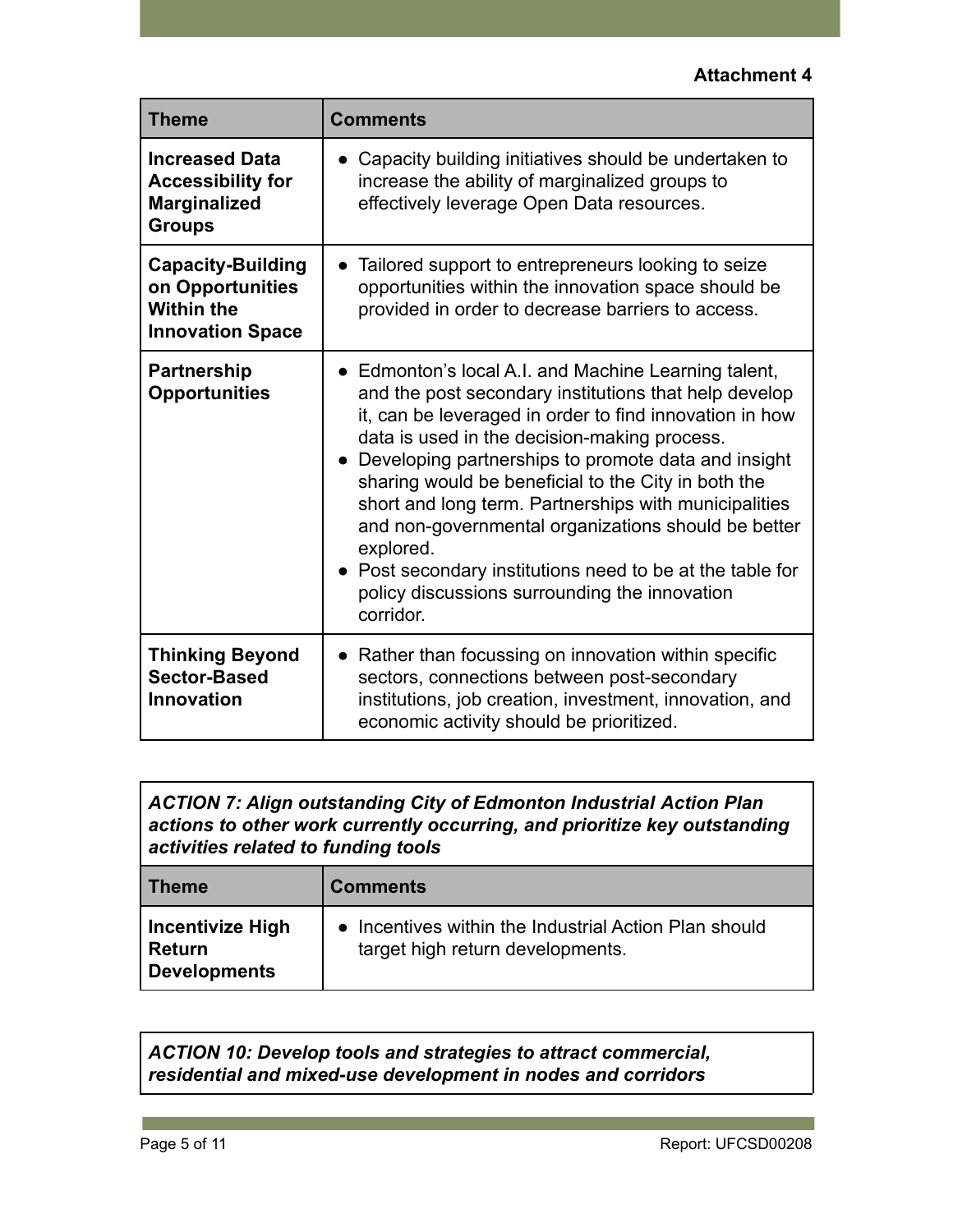| <b>Theme</b>                                                                                 | <b>Comments</b>                                                                                                                                 |
|----------------------------------------------------------------------------------------------|-------------------------------------------------------------------------------------------------------------------------------------------------|
| Importance of<br><b>Attracting</b><br>Development in<br><b>Nodes and</b><br><b>Corridors</b> | Multiple partners recognized Edmonton's Nodes and<br>$\bullet$<br>Corridors as being high opportunity areas for new<br>development.             |
| <b>Public Pushback</b><br>on Development<br><b>Opportunities</b>                             | • In order to effectively implement this action, work<br>needs to be done to stem roadblocks from<br>anti-development ideologies (eg. "NIMBY"). |

| <b>ACTION 12: Develop tools to facilitate growth in green economic sectors</b> |                                                                                                                                                                                                                                                                                                                                      |
|--------------------------------------------------------------------------------|--------------------------------------------------------------------------------------------------------------------------------------------------------------------------------------------------------------------------------------------------------------------------------------------------------------------------------------|
| <b>Theme</b>                                                                   | <b>Comments</b>                                                                                                                                                                                                                                                                                                                      |
| <b>Partnership</b><br><b>Opportunities</b>                                     | • Post secondary institutions can be leveraged when<br>developing capacity-building initiatives in the green<br>economic sectors.                                                                                                                                                                                                    |
| <b>Cost Escalation</b><br><b>Risk</b>                                          | • Cost escalation could become a reality when<br>implementing this action and those found within the<br>Community Energy Transition Strategy and Action<br>Plan.                                                                                                                                                                     |
| <b>Appeal to Youth</b>                                                         | • Growth in green economic sectors is becoming<br>increasingly important to the 18-40 demographic.                                                                                                                                                                                                                                   |
| Knowledge<br><b>Sharing With</b><br><b>Invest Alberta</b>                      | • Administration is encouraged to engage with Invest<br>Alberta, the Provincial government's investment<br>attraction Crown corporation, when developing<br>strategies surrounding this action. This entity holds<br>expertise and a focus on Public Private Partnership<br>(P3), in addition to other alternative financing models. |

| ACTION 13: Work together to support emerging made-in-Edmonton<br>technology solutions |                                                                                                                                                               |
|---------------------------------------------------------------------------------------|---------------------------------------------------------------------------------------------------------------------------------------------------------------|
| <b>Theme</b>                                                                          | <b>Comments</b>                                                                                                                                               |
| <b>Partnership</b><br><b>Opportunities</b>                                            | • Opportunities for partnerships can be leveraged in<br>order to position Edmonton as a beta testing ground<br>for, as opposed to a late adopter of, emerging |

**College**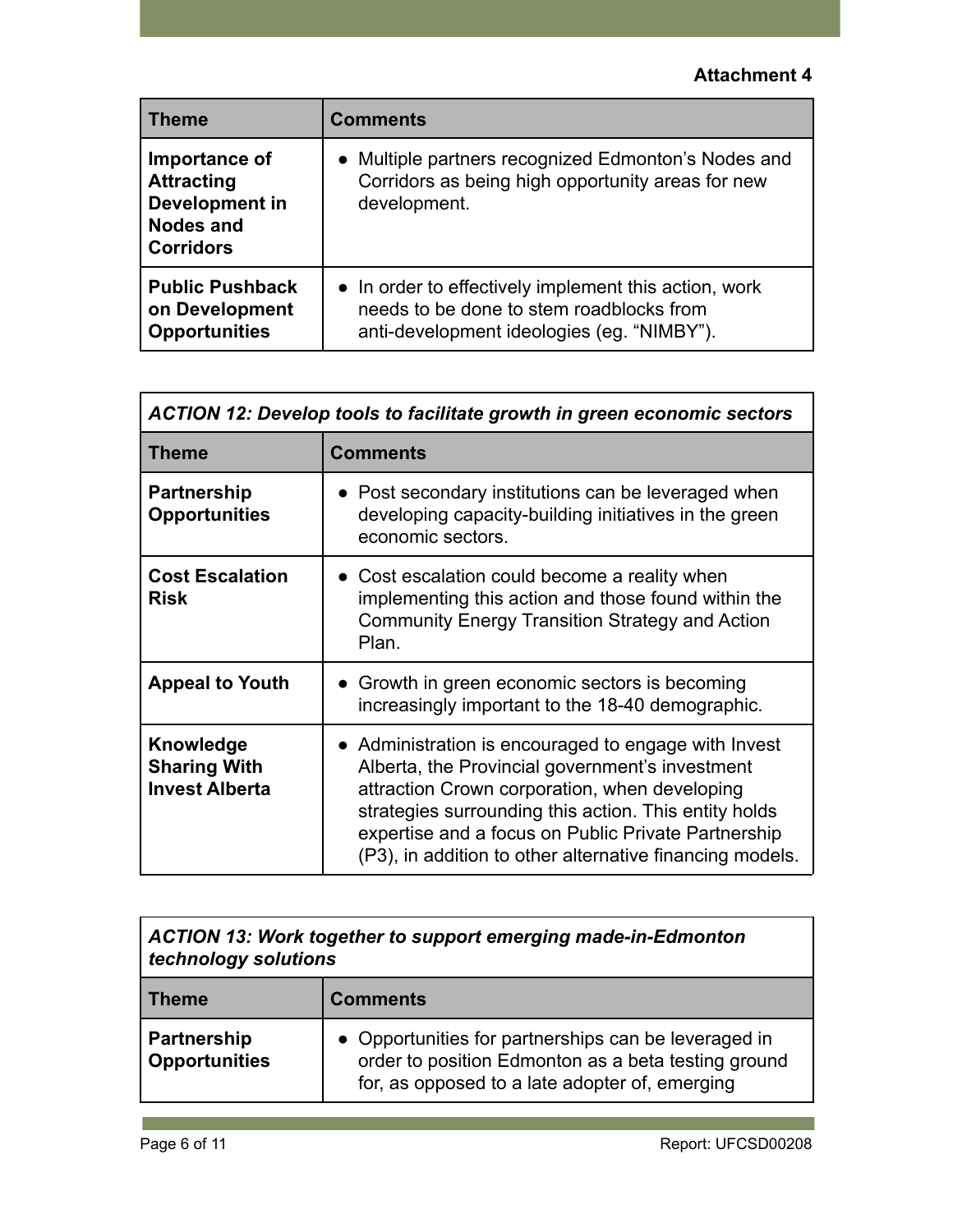| technology solutions. This could include the sharing<br>of identity credentials with "smart campuses" in order |
|----------------------------------------------------------------------------------------------------------------|
| to create a "smart city".                                                                                      |

| ACTION 14: Support emerging off-shoots of the energy sector |                                                                                                                                                                                                                                |
|-------------------------------------------------------------|--------------------------------------------------------------------------------------------------------------------------------------------------------------------------------------------------------------------------------|
| <b>Theme</b>                                                | <b>Comments</b>                                                                                                                                                                                                                |
| <b>Diversification</b><br><b>Targets</b>                    | • This action should focus on diversification within and<br>outside of the energy sector.<br>• The key performance indicators of this work will be<br>the variety of products created as well as how many<br>that are created. |

*ACTION 15: Advance a coordinated approach to growing the local food economy*

| <b>Theme</b>                |
|-----------------------------|
| Focus on<br><b>Outcomes</b> |

*ACTION 16: Develop Edmonton's competitive advantages as an international logistics hub and hub to Northern Alberta, the North West Territories and beyond*

| ∣ Theme                                                                              | <b>Comments</b>                                                                                                                                                                                                                        |
|--------------------------------------------------------------------------------------|----------------------------------------------------------------------------------------------------------------------------------------------------------------------------------------------------------------------------------------|
| <b>Positioning</b><br><b>Edmonton as an</b><br>International<br><b>Logistics Hub</b> | Fostering growth in e-commerce, cargo, and<br>$\bullet$<br>logistics is of increasing priority to the federal<br>government.<br>• Edmonton is well-positioned to take advantage of<br>opportunities in "just-in-time" (JIT) logistics. |

*ACTION 18: Develop an integrated Investment Intake, Business Retention & Expansion and Aftercare Program that supports Edmonton Global and*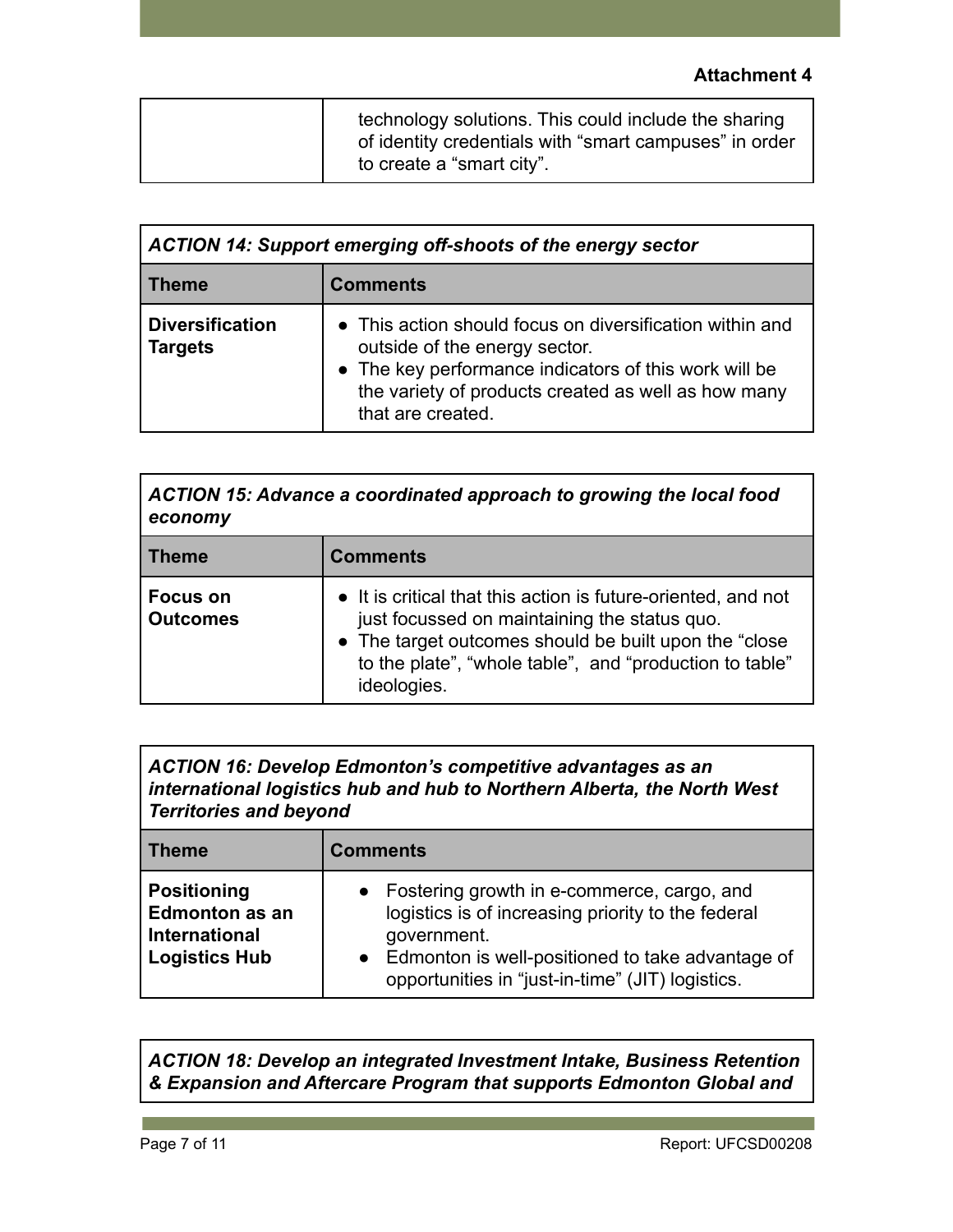*others' efforts to attract foreign direct investment as well as existing and new Edmonton businesses*

| <b>Theme</b>          | <b>Comments</b>                                                                                                                                   |
|-----------------------|---------------------------------------------------------------------------------------------------------------------------------------------------|
| <b>Areas of Focus</b> | • The focus of this action should be on attracting<br>anchor tenants and corporate head offices.<br>• Aftercare is a vital aspect of this action. |

| <b>ACTION 19: Develop and implement an integrated place brand strategy</b> |                                                                                                                                                                                                                                                                       |
|----------------------------------------------------------------------------|-----------------------------------------------------------------------------------------------------------------------------------------------------------------------------------------------------------------------------------------------------------------------|
| <b>Theme</b>                                                               | <b>Comments</b>                                                                                                                                                                                                                                                       |
| <b>Downstream</b><br><b>Effects</b>                                        | • Place branding is important as it's closely linked to<br>opportunities downstream in the local economy.                                                                                                                                                             |
| <b>Emphasis on</b><br>Immigration                                          | Placing greater emphasis immigration is vital in<br>drawing talent to the City.<br>• Getting to a population of 2 million requires the<br>attraction of immigration.                                                                                                  |
| <b>Alignment with</b><br><b>Post Secondary</b><br><b>Institutions</b>      | • The outcomes identified in this action closely align<br>with the strategic goals of the City's post secondary<br>institutions.<br>• Using place branding as a tool to attract international<br>students, and incentivizing them to stay in Edmonton,<br>is crucial. |
| <b>Highlighting Local</b><br><b>Talent</b>                                 | • How can we showcase local talent to further the<br>strategies in this outcome?<br>We should incorporate local screen/media talent in<br>$\bullet$<br>this showcase.                                                                                                 |
| <b>Tourism</b>                                                             | • Under a tourism lens, the City's place brand is being<br>incorporated into regional branding strategies.<br>• Explore Edmonton should be involved in<br>implementing this action as one of its three pillars<br>surrounds the development of place branding.        |

| ACTION 20: Promote and support academic programs that advance the<br>local economy |                 |
|------------------------------------------------------------------------------------|-----------------|
| <b>Theme</b>                                                                       | <b>Comments</b> |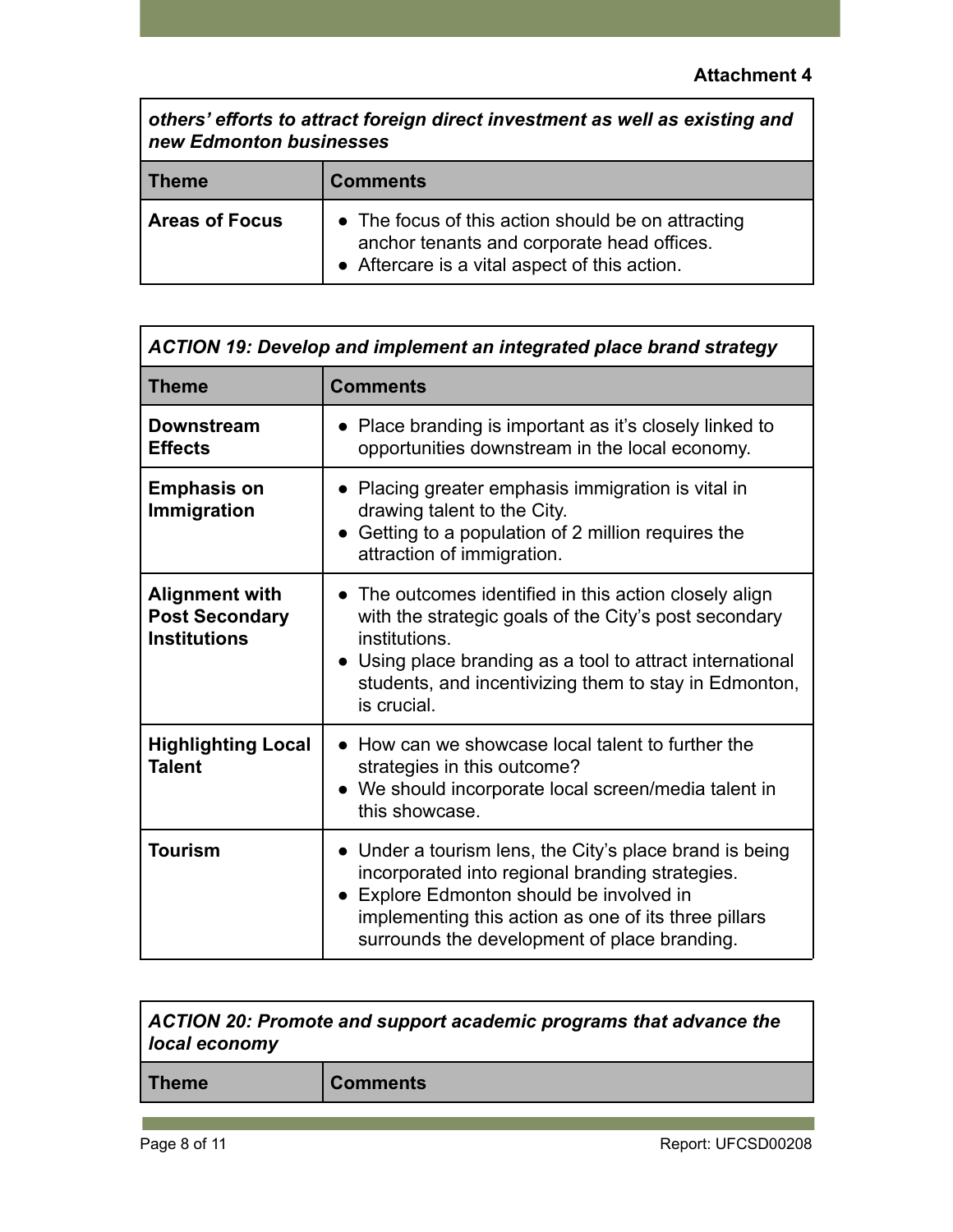| <b>Supporting</b><br><b>Relevant</b><br><b>Programs</b>           | Market research, including consultation with industry<br>$\bullet$<br>partners, should be conducted on an ongoing basis to<br>ensure that relevant academic programs are<br>supported by this action.                                                                                                                                     |
|-------------------------------------------------------------------|-------------------------------------------------------------------------------------------------------------------------------------------------------------------------------------------------------------------------------------------------------------------------------------------------------------------------------------------|
| <b>Offerings From</b><br><b>Non-Educational</b><br><b>Sources</b> | • Entities other than post-secondary institutions can be<br>leveraged to provide this programming, including<br>unions and industry partners.                                                                                                                                                                                             |
| <b>Academic</b><br><b>Programs</b>                                | • There is a close connection with how we brand<br>Edmonton as a place and the academic programming<br>that it's linked to, specifically in STEM. As an<br>example, artificial intelligence is achieving a halo<br>effect and Edmonton is a global leader in machine<br>learning education.                                               |
| <b>Post Secondary</b><br><b>Institutions</b>                      | • Edmonton is unique in that its post secondary<br>institutions collaborate well, especially so at the<br>executive level.<br>• Volunteer placement programs would be beneficial to<br>the local economy as a whole. It is important to<br>highlight the opportunities available in Edmonton to<br>new graduates in order to retain them. |
| <b>International</b><br><b>Students</b>                           | Currently, Edmonton has a growing international<br>$\bullet$<br>student population but it doesn't do well in retaining<br>these individuals after their education is complete.                                                                                                                                                            |
| <b>Barriers to</b><br>Spin-Off<br><b>Businesses</b>               | • Spin-off businesses that stem from academic<br>programming/research face barriers in Edmonton and<br>Alberta as a whole. These barriers relate to<br>intellectual property policies and regionalism (ie. the<br>ability to sell outside of Alberta).                                                                                    |

*ACTION 21: Expand on existing relationships with the City's Indigenous memoranda partners by improving supports for economic development opportunities*

| ∣ Theme                           | <b>Comments</b>                                                                                                                                                                                        |
|-----------------------------------|--------------------------------------------------------------------------------------------------------------------------------------------------------------------------------------------------------|
| <b>Opportunities</b><br>Available | • Increased opportunities for employment at the City<br>should be made available to these groups.<br>• Other partnership agreements, from the municipality<br>to the federal level, could be explored. |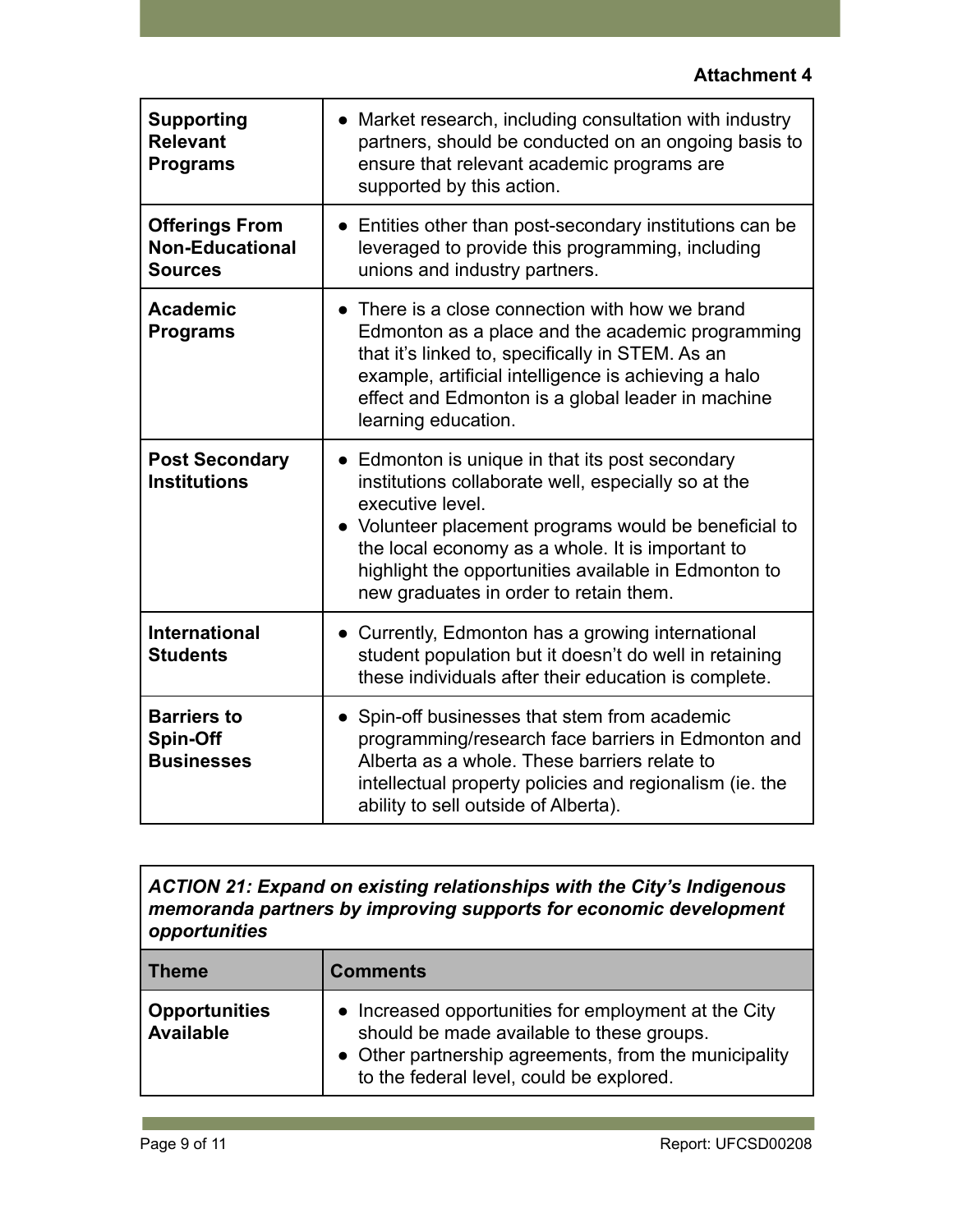| <b>Explicit Inclusion</b> | • This action supports First Nations governments. |
|---------------------------|---------------------------------------------------|
| l of the Métis            | Consider exploring what a Métis economic zone     |
| <b>Nation</b>             | would look like.                                  |

*ACTION 22: Coordinate with our regional partners to ensure seamless integration and reduce barriers for businesses and entrepreneurs that work across multiple jurisdictions*

| Theme                                                                      | <b>Comments</b>                                                                                                                                                                                                                                                                               |
|----------------------------------------------------------------------------|-----------------------------------------------------------------------------------------------------------------------------------------------------------------------------------------------------------------------------------------------------------------------------------------------|
| <b>Coordination With</b><br><b>Multiple Levels of</b><br><b>Government</b> | • Coordination with other levels of government is key in<br>reducing the burden on businesses when navigating<br>government processes.<br>• The City's competitiveness in terms of being<br>investment-ready needs to be considered at the<br>provincial, national, and international levels. |

### **Partners Solicited for Feedback**

- Alberta Women Entrepreneurs
- Alberta's Industrial Heartland Association\*
- Business Improvement Area Council
- Black Canadian Women in Action
- BOMA Edmonton
- Concordia University of Edmonton
- Edmonton Chamber of Commerce
- Edmonton Food Council
- Edmonton Global\*
- Edmonton International Airport
- Edmonton Mennonite Centre for Newcomers
- Edmonton Screen Industries Office\*
- Enoch Cree Nation
- Explore Edmonton\*
- Government of Alberta
- Health City\*
- Innovate Edmonton\*
- Invest Alberta
- The King's University
- MacEwan University
- Metis Nation of Alberta
- NAIOP Edmonton
- NAIT